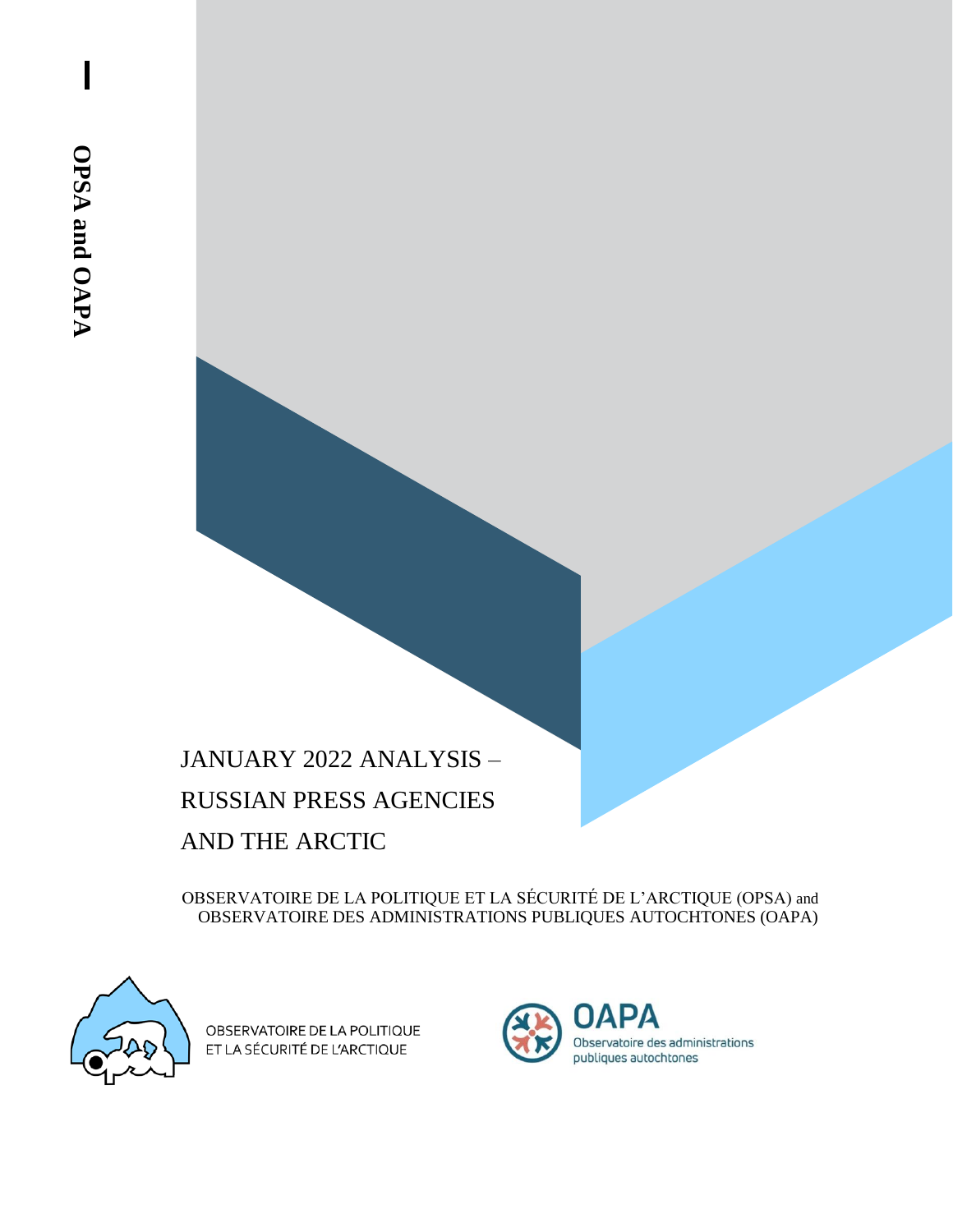### RUSSIAN PRESS AGENCIES AND THE ARCTIC – JANUARY 2022

This report is under the license *Creative Commons* CC-BY-NC. This means that you must give appropriate credit, provide a link to the license, and indicate if changes were made. You may do so in any reasonable manner, but not in any way that suggests the licensor endorses you or your use. You may not use the material for commercial purposes.

OPSA and OAPA would like to acknowledge the financial support of the Ministère des Relations internationales et de la Francophonie of the Government of Quebec and the Department of National Defence through its MINDS program.



**Relations** *internationales* et Francophonie Québec <mark>≢ #</mark>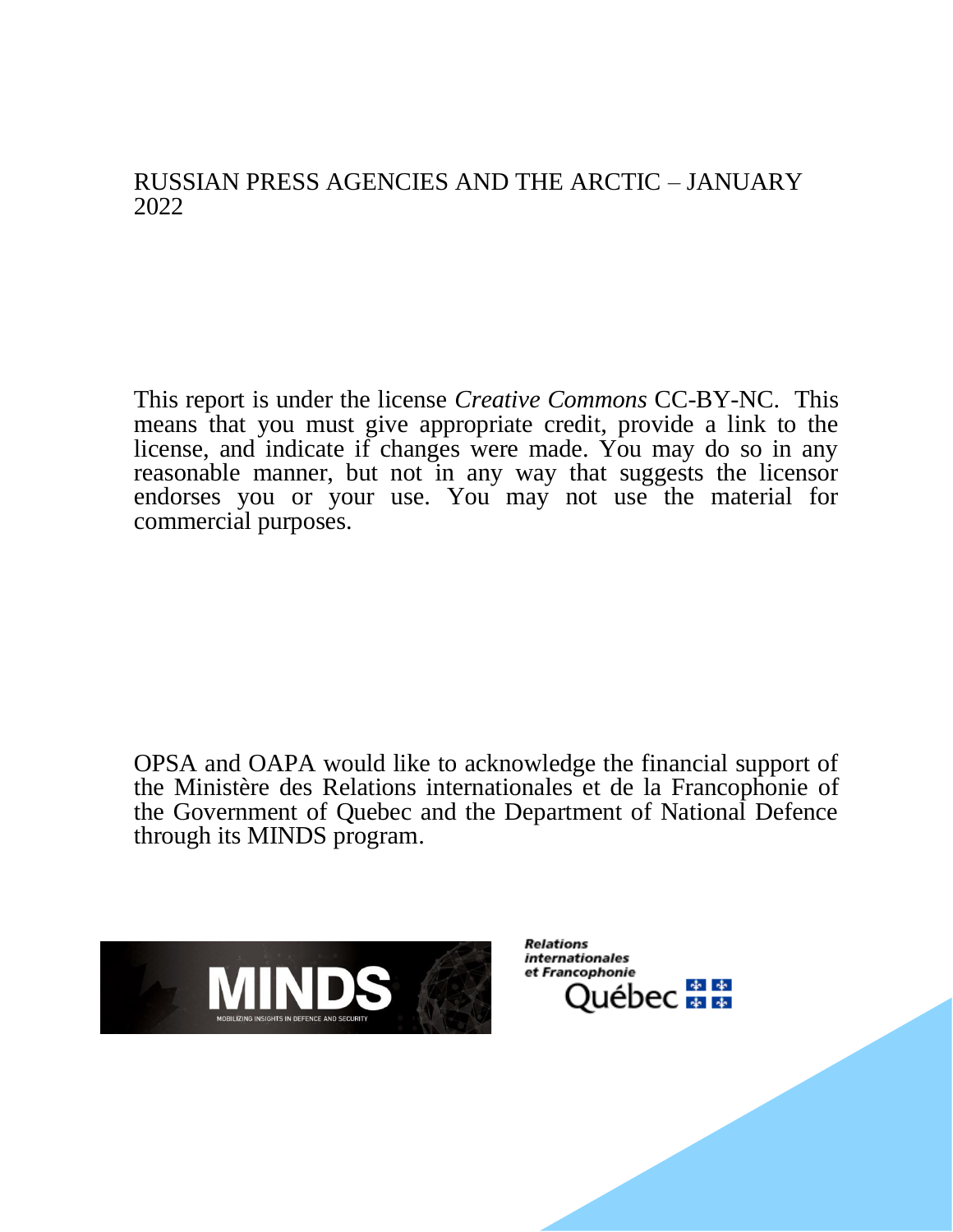#### **JANUARY 2022 ANALYSIS – RUSSIAN PRESS AGENCIES AND THE ARCTIC**

*Team members:* 

Mathieu Landriault (Adjunct professor, École nationale d'administration publique) Jean-François Savard (Associate professor, ÉNAP) Isabelle Caron (Assistant professor, Dalhousie University) Gabrielle LaFortune (Doctoral candidate, University of Ottawa) Alexandre Millette (Doctoral candidate, ÉNAP)

This analysis studied how Russian press agencies Sputnik and TASS covered Arctic issues during the month of January 2022. The intensity and nature of coverage will be put in perspective to capture trends since January 2020.

NUMBER OF ARCTIC MENTIONS: The overall number of Arctic mentions is down from December, from 110 to 60. Although this is the lowest number of mentions in the last year, January of 2021 also saw 60 mentions, while July and November both saw 74, so numbers similar to this have been seen in past. Although the decrease in mentions resulted in a decrease of all categories, political stories dropped from 13 mentions to 1, removing it from the top three topics. This is not uncommon for political stories, which were only in the top three in seven months in 2021.

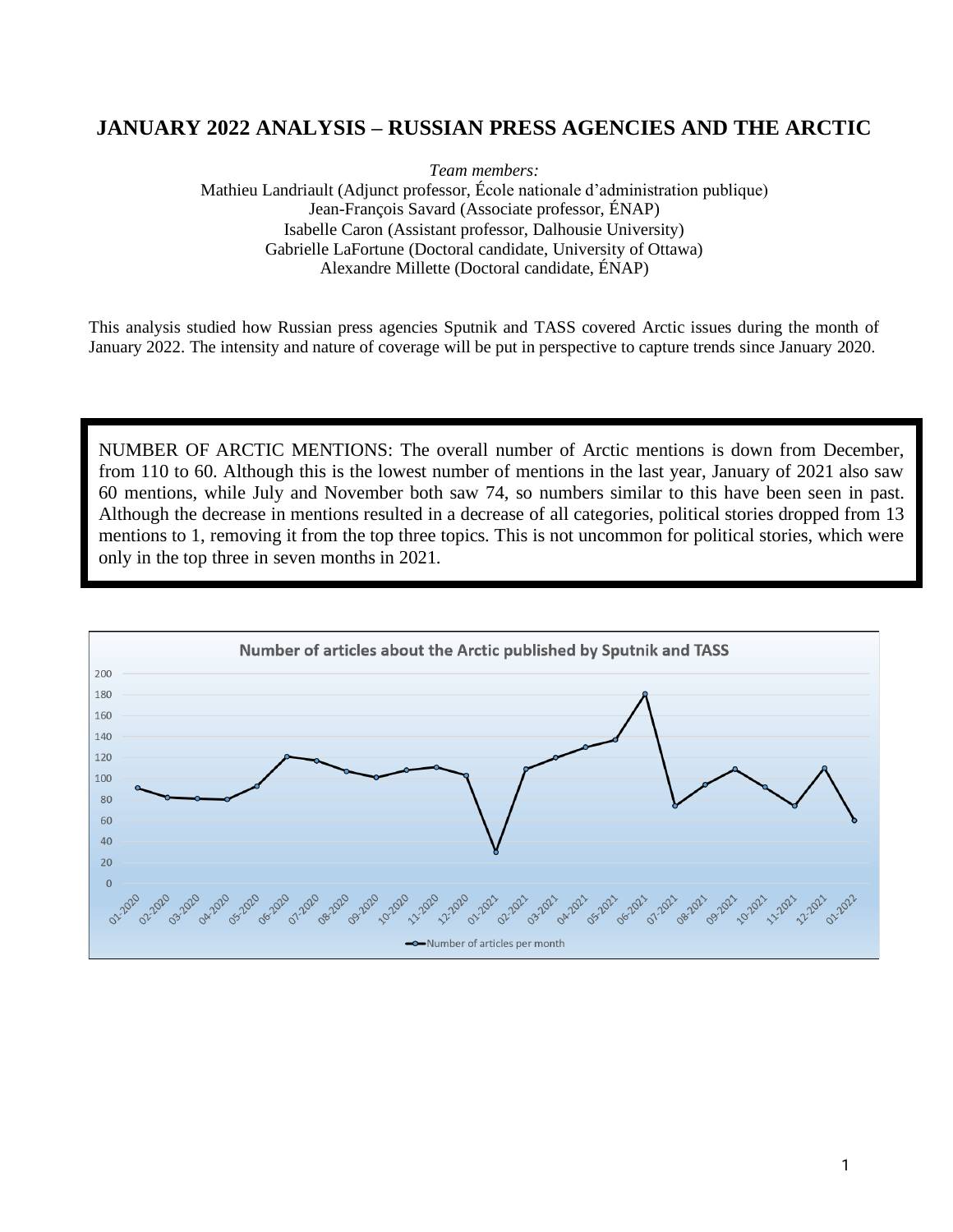THEMES: January 2022 continued the trend of a focus on military and economic stories. A large number of military-focused stories were discussions of Northern Fleet movement, training, and drills. There were more military mentions in the second of half of the month, with the Northern Fleet still a focus but with an additional focus on military upgrades and a few mentions of Russia-US tension and NATO. Economic stories had a broader focus but many looked at investment and development in the Arctic and the importance of icebreakers for navigation of the Northern Sea Route. Socially-focused stories were most often also economic in nature, discussing tourism or difficulties that development is intended to address.

| <b>JANUARY 2022</b> |  |
|---------------------|--|
| 1- MILITARY $(34)$  |  |
| 2- ECONOMIC $(23)$  |  |
| $3-$ SOCIAL $(7)$   |  |
|                     |  |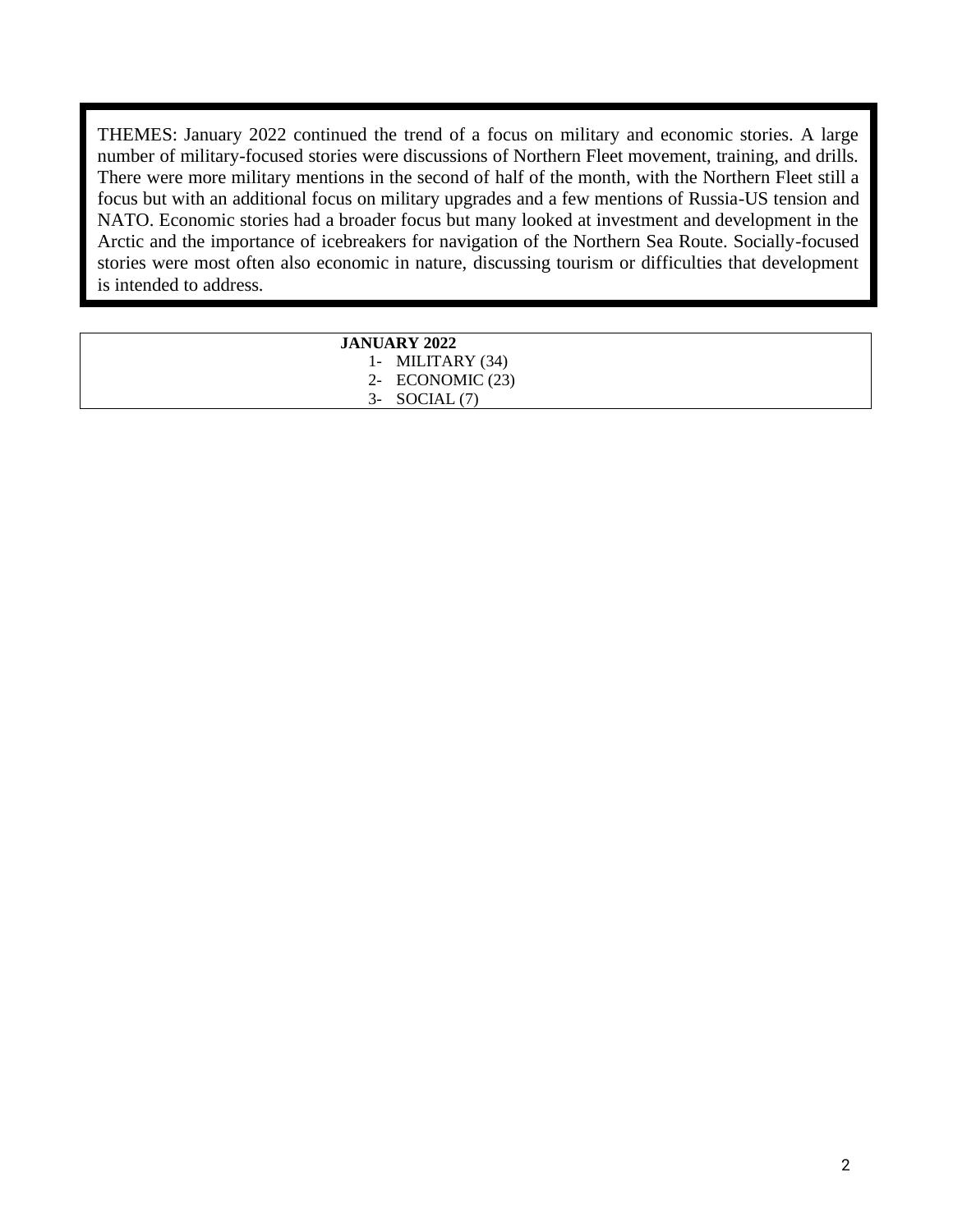| <b>DECEMBER 2021</b>                   | <b>NOVEMBER 2021</b>                      | <b>OCTOBER 2021</b>                   |
|----------------------------------------|-------------------------------------------|---------------------------------------|
| 1- MILITARY $(42)$                     | 1- ECONOMIC (26)                          | 1- MILITARY/POLITICAL (28)            |
| 2- ECONOMIC (39)                       | 2- POLITICAL (18)                         | 2- ECONOMIC (26)                      |
| 3- POLITICAL (13)                      | 3- MILITARY (17)                          | 3- ENVIRONMENTAL (21)                 |
| <b>SEPTEMBER 2021</b>                  | <b>AUGUST 2021</b>                        | <b>JULY 2021</b>                      |
| 1- MILITARY $(31)$                     | 1- MILITARY $(37)$                        | 1- ENVIRONMENTAL (30)                 |
| 2- ENVIRONMENTAL (25)                  | 2- ENVIRONMENTAL (29)                     | 2- MILITARY (19)                      |
| 3- ECONOMIC (24)                       | 3- ECONOMIC (16)                          | 3- POL/SCIENT (11)                    |
| <b>JUNE 2021</b>                       | <b>MAY 2021</b>                           | <b>APRIL 2021</b>                     |
| 1- POLITICAL (58)                      | 1- POLITICAL (54)                         | 1- MILITARY $(52)$                    |
| 2- MILITARY $(56)$                     | 2- MILITARY $(41)$                        | 2- ECONOMIC (45)                      |
| 3- ECONOMIC (39)                       | 3- ECONOMIC (27)                          | 3- POLITICAL (16)                     |
| <b>MARCH 2021</b>                      | <b>FEBRUARY 2021</b>                      | <b>JANUARY 2021</b>                   |
| 1- MILITARY $(46)$                     | 1- MILITARY $(44)$                        | 1- MILITARY $(23)$                    |
| 2- ECONOMIC (40)                       | 2- ECONOMIC (20)                          | 2- ECONOMIC (22)                      |
| 3- SCIENTIFIC (14)                     | 3- ENV/POL/SCIENT (17)                    | 3- ENVIRONMENTAL/POL (7)              |
|                                        |                                           |                                       |
| <b>DECEMBER 2020</b>                   | <b>NOVEMBER 2020</b>                      | <b>OCTOBER 2020</b>                   |
| 1- MILITARY (38)                       | 1- ECONOMIC (37)                          | 1- MILITARY $(44)$                    |
| 2- ECONOMIC (37)                       | 2- MILITARY $(36)$                        | 2- ECONOMIC (29)                      |
| $3-$ SOCIAL $(12)$                     | 3- POLITICAL (19)                         | 3- ENVIRONMENTAL (15)                 |
| <b>SEPTEMBER 2020</b>                  | <b>AUGUST 2020</b>                        | <b>JULY 2020</b>                      |
| 1- MILITARY (58)                       | 1- MILITARY $(52)$                        | 1- ECONOMIC (43)                      |
| 2- ECONOMIC (25)                       | 2- ECONOMIC (17)                          | 2- MILITARY (36)                      |
| 3- SCIENTIFIC (13)                     | $3-$ SOCIAL $(16)$                        | 3- ENVIRONMENTAL (14)                 |
| <b>JUNE 2020</b>                       | <b>MAY 2020</b>                           | <b>APRIL 2020</b>                     |
| 1- MILITARY $(46)$                     | 1- MILITARY $(43)$                        | 1- MILITARY $(37)$                    |
| 2- ENVIRONMENTAL (35)                  | 2- ECONOMIC (26)                          | 2- ECONOMIC (22)                      |
| 3- ECONOMIC (28)                       | 3- POLITICAL (11)                         | $3-$<br>SOCIAL $(13)$                 |
| <b>MARCH 2020</b>                      | <b>FEBRUARY 2020</b>                      | <b>JANUARY 2020</b>                   |
| 1- MILITARY (37)                       | 1- MILITARY $(27)$                        | 1- ECONOMIC (33)                      |
| 2- ECONOMIC (21)<br>$3-$ SOCIAL $(15)$ | 2- ECONOMIC (19)<br>3- ENVIRONMENTAL (16) | 2- MILITARY (28)<br>3- POLITICAL (26) |

Table 1: most popular themes per month (with number of articles published in parentheses).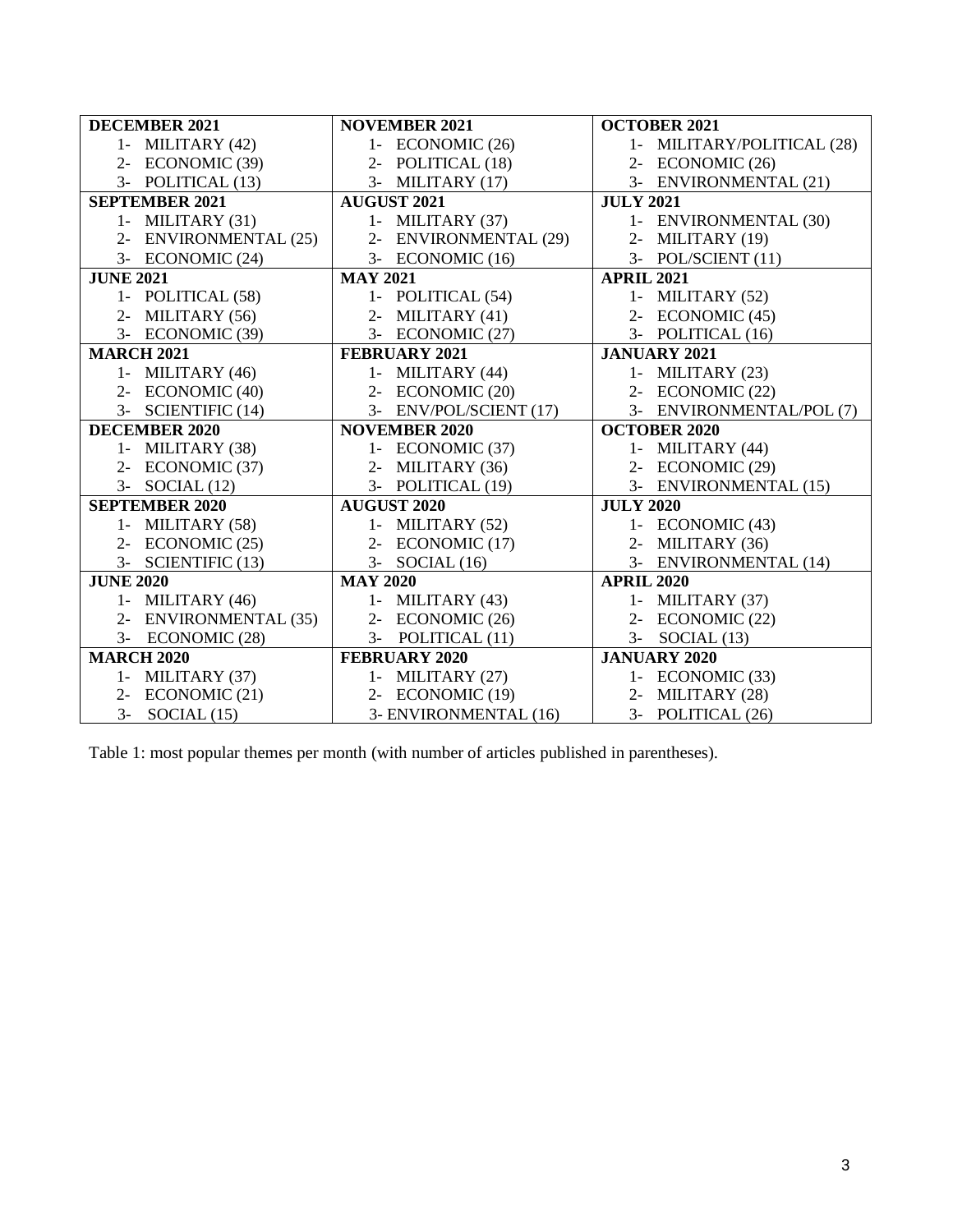COUNTRIES: The overall number of references to other countries was down considerably, with three mentions each for the United States and China, and two for Norway. Stories about China mostly discussed an agreement regarding Novatek's Arctic LNG 2 project, with the third about US-China competition. Discussion of the US, in addition to the mention of US-China competition, was in reference to NATO and Russia-US tension. One story about Norway as about an EU court case regarding Arctic drilling, while the other was about Russia-Norway joint rescue drills.

|                       | <b>JANUARY 2022</b>     |                        |
|-----------------------|-------------------------|------------------------|
|                       | 1- UNITED STATES, CHINA |                        |
|                       | (3)                     |                        |
|                       | 2- NORWAY $(2)$         |                        |
| DECEMBER 2021         | <b>NOVEMBER 2021</b>    | <b>OCTOBER 2021</b>    |
| 1- UNITED STATES (11) | 1- UNITED STATES (14)   | 1- <b>NORWAY</b> $(8)$ |
| 2- UNITED KINGDOM (4) | 2- CHINA (7)            | 2- UNITED STATES (4)   |
| <b>SEPTEMBER 2021</b> | <b>AUGUST 2021</b>      | <b>JULY 2021</b>       |
| 1- UNITED STATES (10) | 1- UNITED STATES (8)    | 1- UNITED STATES (22)  |
| FINLAND (5)<br>$2 -$  | 2- UNITED KINGDOM (5)   | 2- UNITED KINGDOM,     |
|                       |                         | NORWAY, GERMANY (2)    |
| <b>JUNE 2021</b>      | <b>MAY 2021</b>         | <b>APRIL 2021</b>      |
| 1- UNITED STATES (57) | 1- UNITED STATES (50)   | 1- UNITED STATES (24)  |
| 2- CHINA (14)         | 2- CHINA (9)            | 2- CHINA, FINLAND (7)  |
| <b>MARCH 2021</b>     | <b>FEBRUARY 2021</b>    | <b>JANUARY 2021</b>    |
| 1- UNITED STATES (16) | 1- UNITED STATES (24)   | 1- UNITED STATES (8)   |
| 2- CHINA (9)          | 2- NORWAY $(8)$         | 2- CHINA, SWEDEN (3)   |
| <b>DECEMBER 2020</b>  | <b>NOVEMBER 2020</b>    | <b>OCTOBER 2020</b>    |
| 1- UNITED STATES (21) | 1- UNITED STATES (18)   | 1- UNITED STATES (16)  |
| 2- CHINA $(4)$        | 2- NORWAY $(6)$         | 2- NORWAY $(6)$        |
| <b>SEPTEMBER 2020</b> | <b>AUGUST 2020</b>      | <b>JULY 2020</b>       |
| 1- UNITED STATES (11) | 1- UNITED STATES (17)   | 1- UNITED STATES (14)  |
| 2- UNITED KINGDOM (6) | 2- CHINA $(4)$          | $2-$ CHINA $(6)$       |
| <b>JUNE 2020</b>      | <b>MAY 2020</b>         | <b>APRIL 2020</b>      |
| 1- UNITED STATES (10) | 1- UNITED STATES (15)   | 1- DENMARK (6)         |
| 2- CHINA $(5)$        | 2- UNITED KINGDOM (11)  | 2- NORWAY $(5)$        |
| <b>MARCH 2020</b>     | <b>FEBRUARY 2020</b>    | <b>JANUARY 2020</b>    |
| 1- UNITED STATES (9)  | 1- NORWAY $(11)$        | 1- UNITED STATES (12)  |
| 2- JAPAN $(3)$        | 2- UNITED STATES (10)   | $2$ - INDIA $(9)$      |

Table 2: foreign countries mentioned per month in Russian press agencies.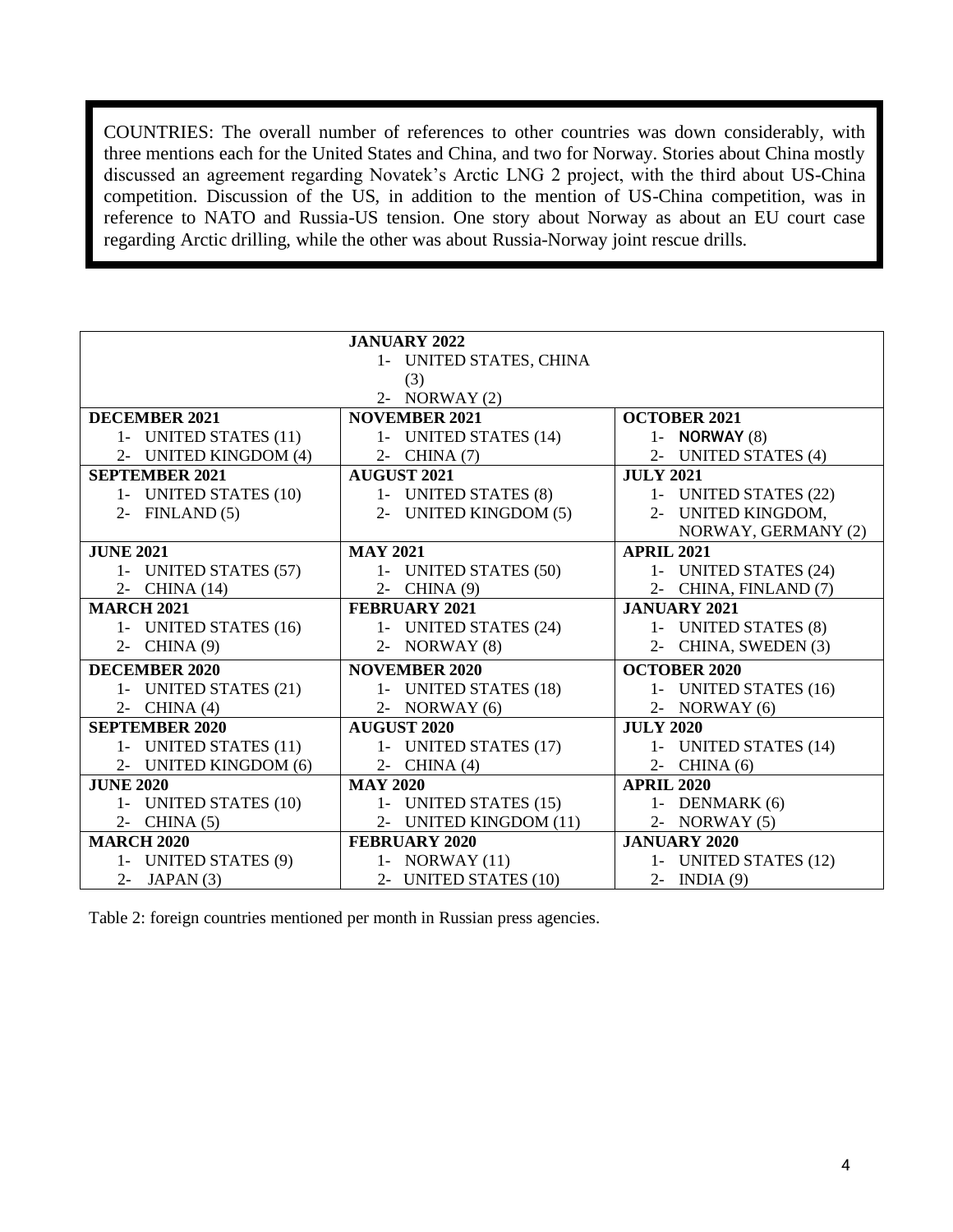SENTIMENT ANALYSIS: the positivity rate went back up in January 2022 after it significantly decreased in December 2021.

Very few articles mentioned other countries as coverage tended to dissociate the Ukrainian crisis with Arctic developments. For example, attention was devoted to a NATO exercise in the Arctic region but the emphasis was put on explaining that this drill was not tied to the Ukrainian crisis or talks in Geneva. At other times, Russia was framed positively in how it deals with foreign partners, by presenting Russia as a reliable energy partner of Italy. The Arctic and Ukrainian files were not treated completely separately however, accounting for the positivity rate not coming back to November 2021's level.

.

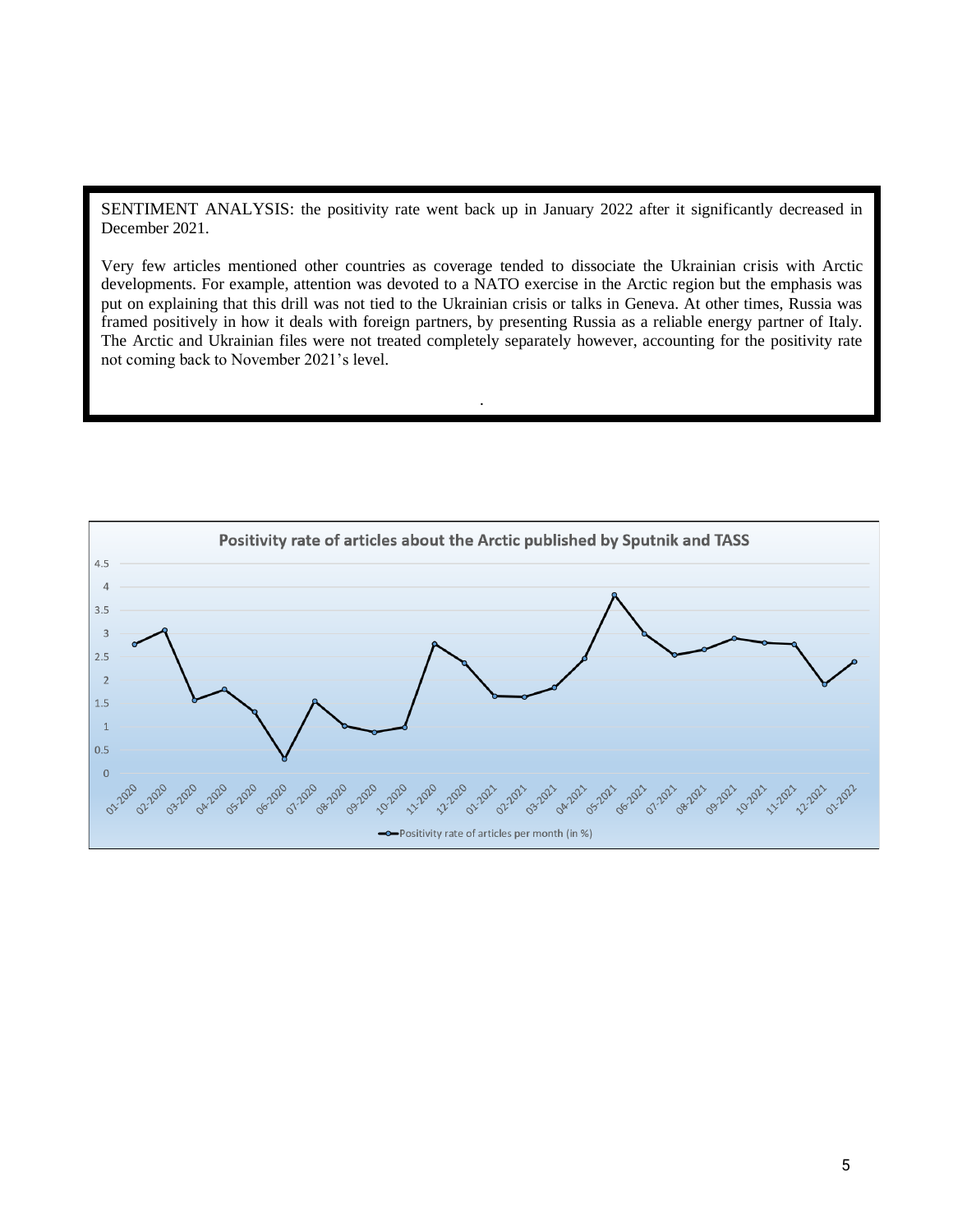#### **METHODOLOGICAL NOTES**

Sputnik and TASS articles were retrieved using the Factiva database. All articles containing the keyword "Arctic" were included in the sample. We manually removed articles that were duplicates from the same outlet as well as stories included in "news digest" articles that were not related to our keyword.

Themes present in these articles were manually coded. We looked for dominant themes in each article: more than one theme could be detected per article. For example, an article about a scientific study on the evolution of climate change was coded as both environmental and scientific. The six themes that emerged were: military, economic, political, social, environmental and scientific.

As for foreign countries mentioned, we only focus on sovereign states and did not include regional ensembles or international organisations. Hence, references to NATO, the EU, the Barents Euro-Arctic Region or the Nordic Council were not accounted for.

The sentiment analysis was conducted using the Lexicoder Sentiment Dictionary, as discussed by Stuart Soroka (see the following link for details: [http://www.snsoroka.com/data-lexicoder/\)](http://www.snsoroka.com/data-lexicoder/). The R package Quanteda was used to generate the analysis. On a month-to month basis, the number of positive words was subtracted to the number of negative words and then divided by the number of words in total; the output is referred to as the positivity rate. For example, the positivity rate for the month of June 2021 was 3% while it was 0.31% for June 2020. Hence, the closer you are to 0, the more negative the articles in a given month were.